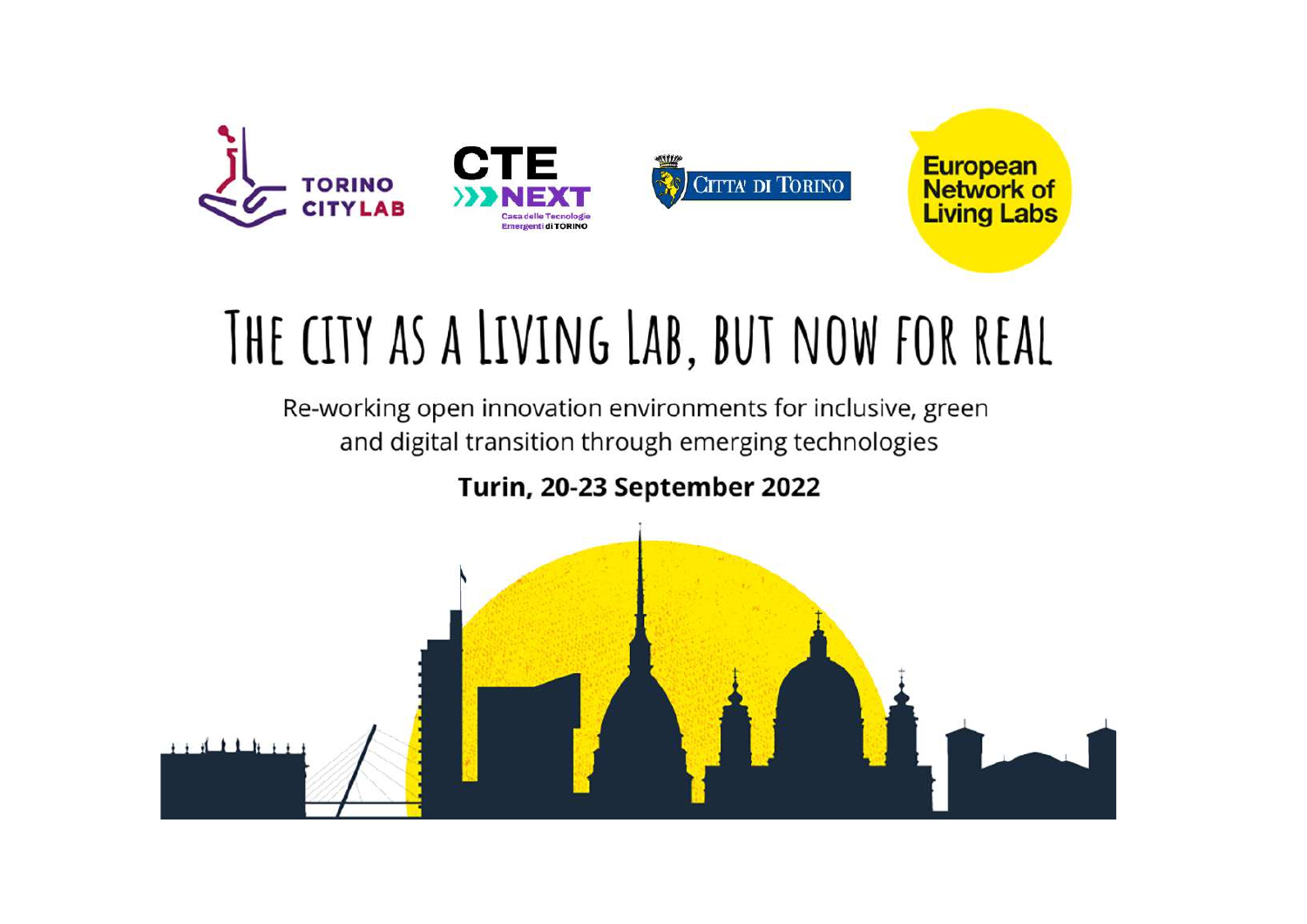### **The European Network of Living Labs**

- The European Network of Living Labs (**ENoLL**) is the **international, non-profit, independent association of benchmarked Living Labs**.
- ENoLL facilitates knowledge exchange, joint actions and project partnerships between its **historically labelled +480 members in Europe and worldwide**.
- Its aim is to **promote** the Living Labs concept in order to **influence EU policies**, **enhance Living Labs** and **enable their implementation at a global level**.



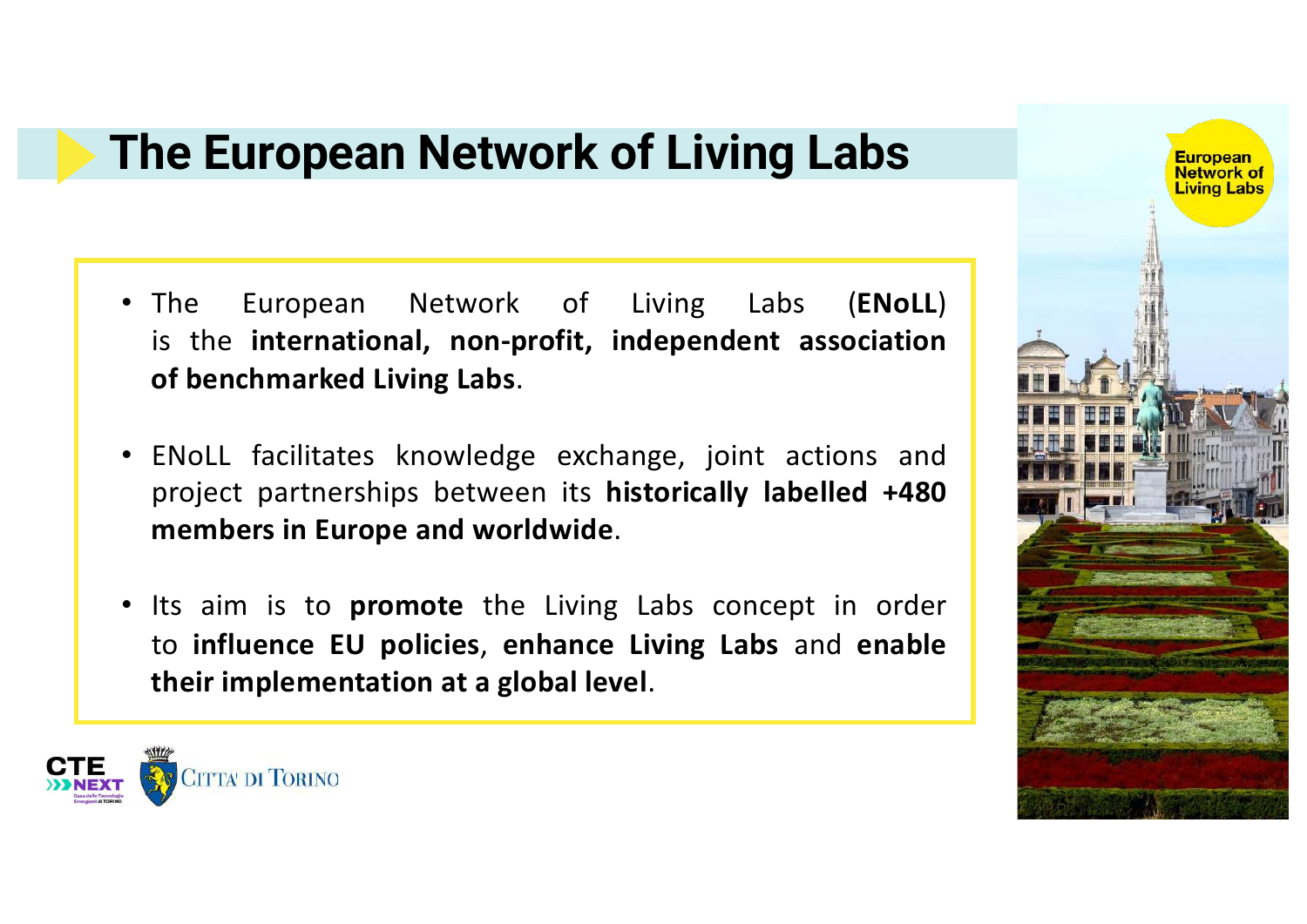# **About OpenLivingLab Days (OLLD) Event**



*OpenLivingLab Days (OLLD)* is the annual gathering of the global Living Lab community. A space for **companies, public officials, researchers, non-profits and entrepreneurs** to connect and work together with Living Labs:

- to create new products and services;
- to set the basis for debate and exploration of theories;
- and to see policies from the practical lens of open and citizen-driven innovation.

For more than 9 years, through interactive panel discussions, hands-on workshops with leading experts and site visits to our local partners, OLLD offers the premier networking and knowledge-sharing experience of the living lab and innovation community.

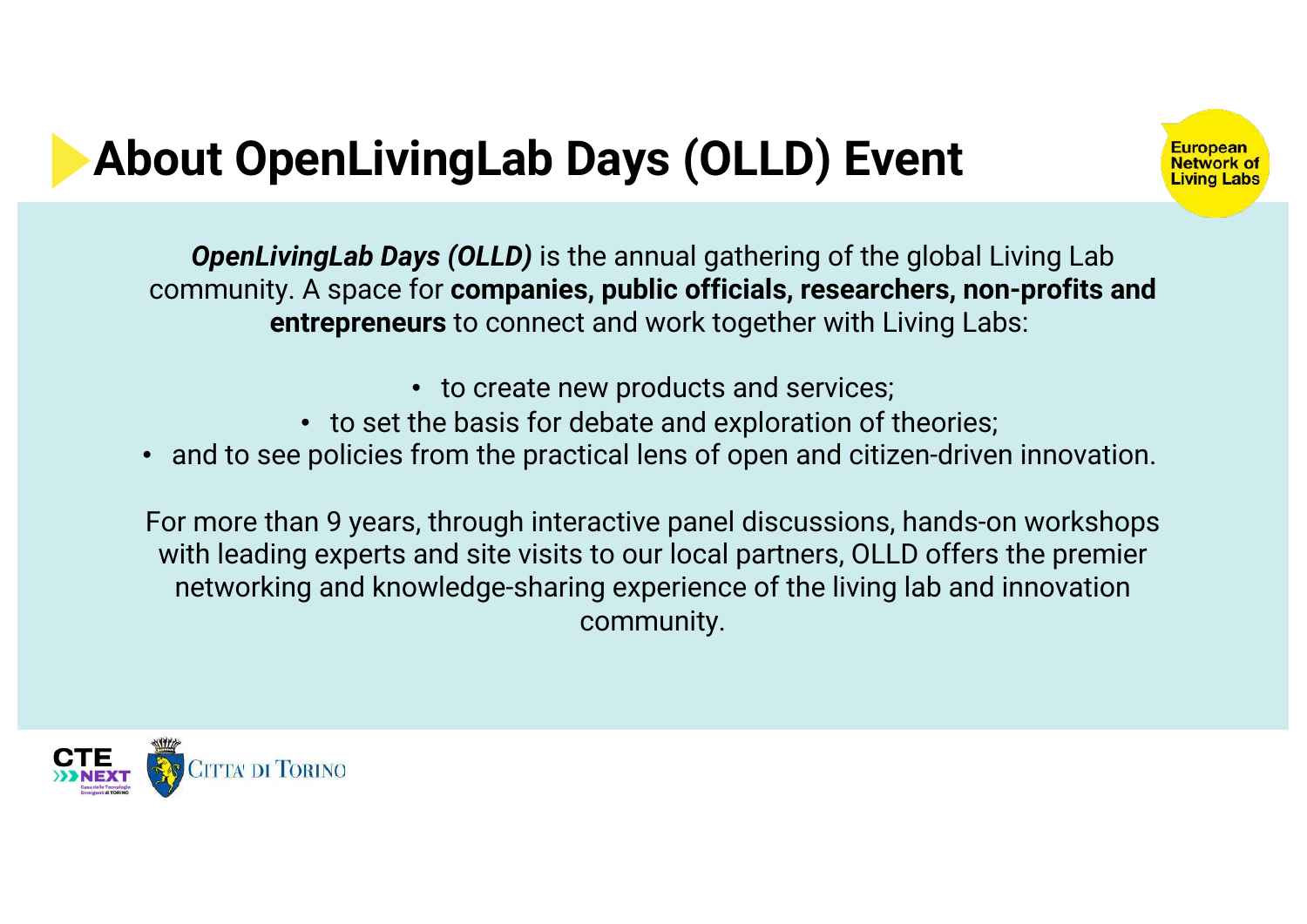### **Previous Edition Showcase 2010-2017**

European **Network of Living Labs** 



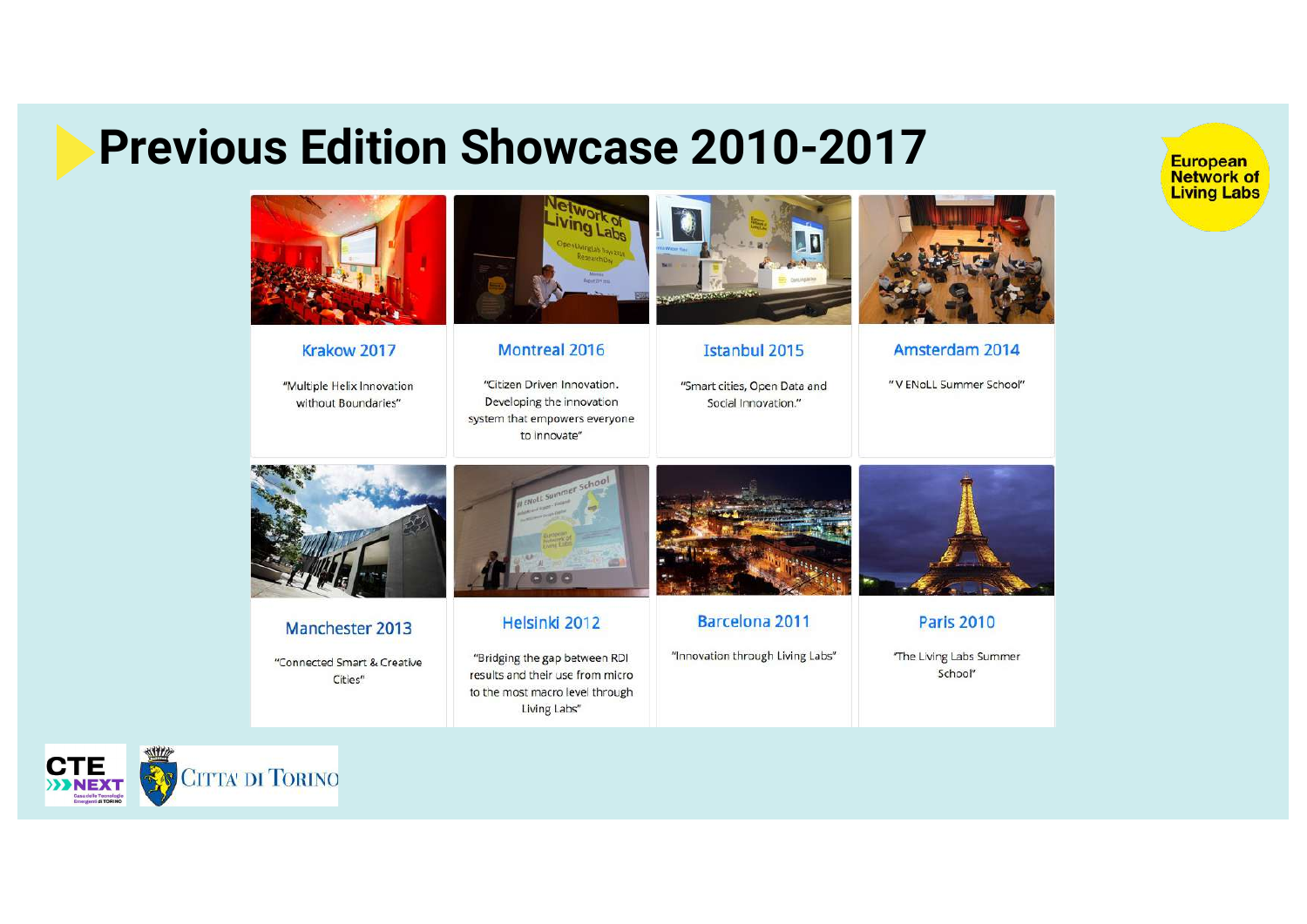### **OpenLivingLab Days 2018 in Geneva**



European<br>Network of<br>Living Labs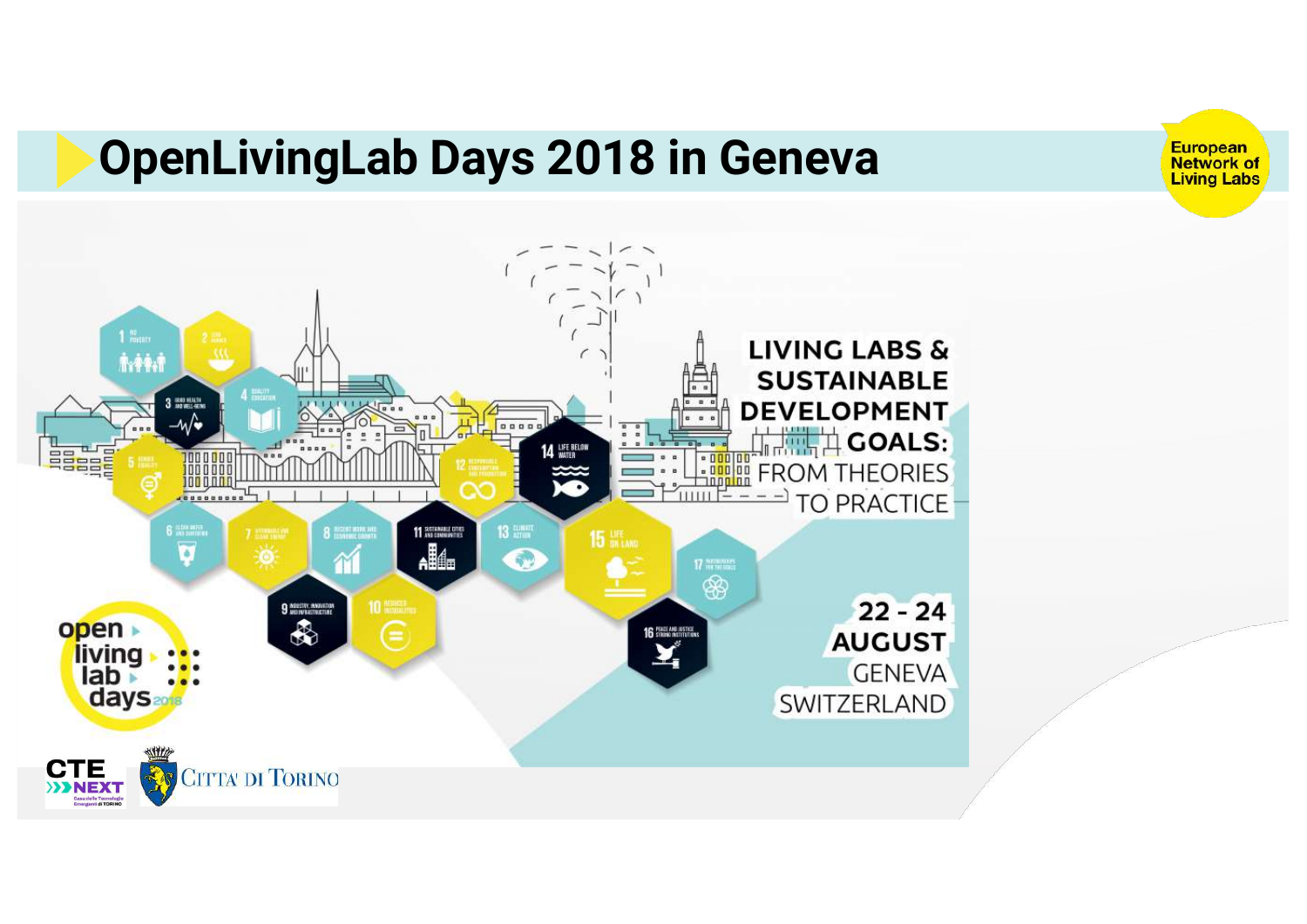### **Speakers at OpenLivingLab Days 2018**

European<br>Network of<br>Living Labs

**Dr. Luciana Vaccaro** Rector - HES-SO University of Applied Sciences and Arts Western Switzerland



**Michael Møller** Under Secretary-General of the United Nations





**Michael Weber** Seedstars Co-founder



**Bror Salmelin** EU Open Innovation **Strategy** DG CONNECT

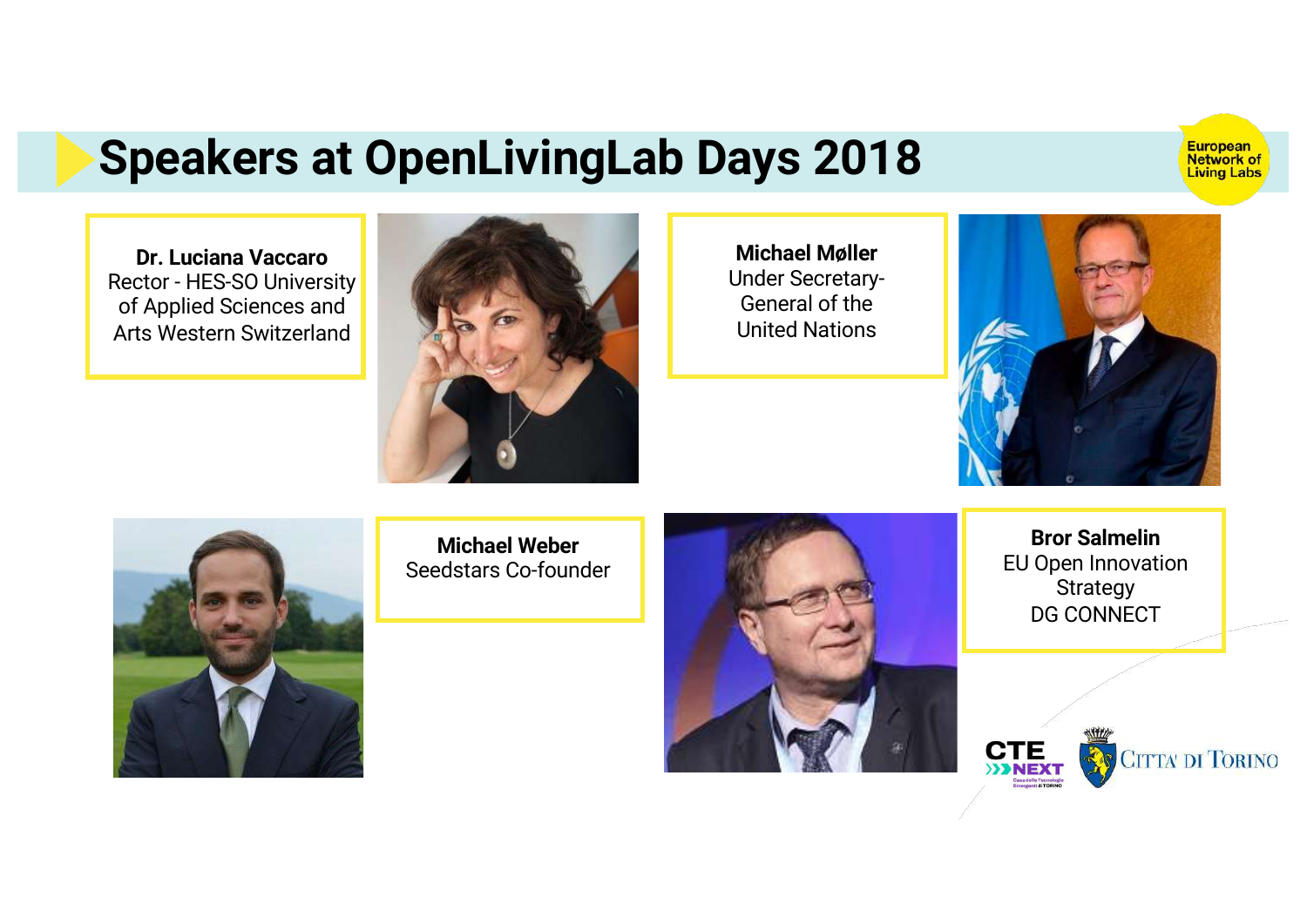### **About OLLD 2019 in Thessaloniki**

### **Dedicated Tracks**

#### **Content**

- Health & Wellbeing
- Green, Energy, and **Mobility**
- AI and Disruptive **Technologies**
- Urban and Rural Living Labs
- Social Innovation and Inclusion
- Culture and Education
- EU and Policy



- More than 350 participants
- 40 workshops
- 7 Research sessions
- 2 High-Level Panel Sessions
- 20 Expert Challenge Tables
- "Day 0" Learning Lab Day

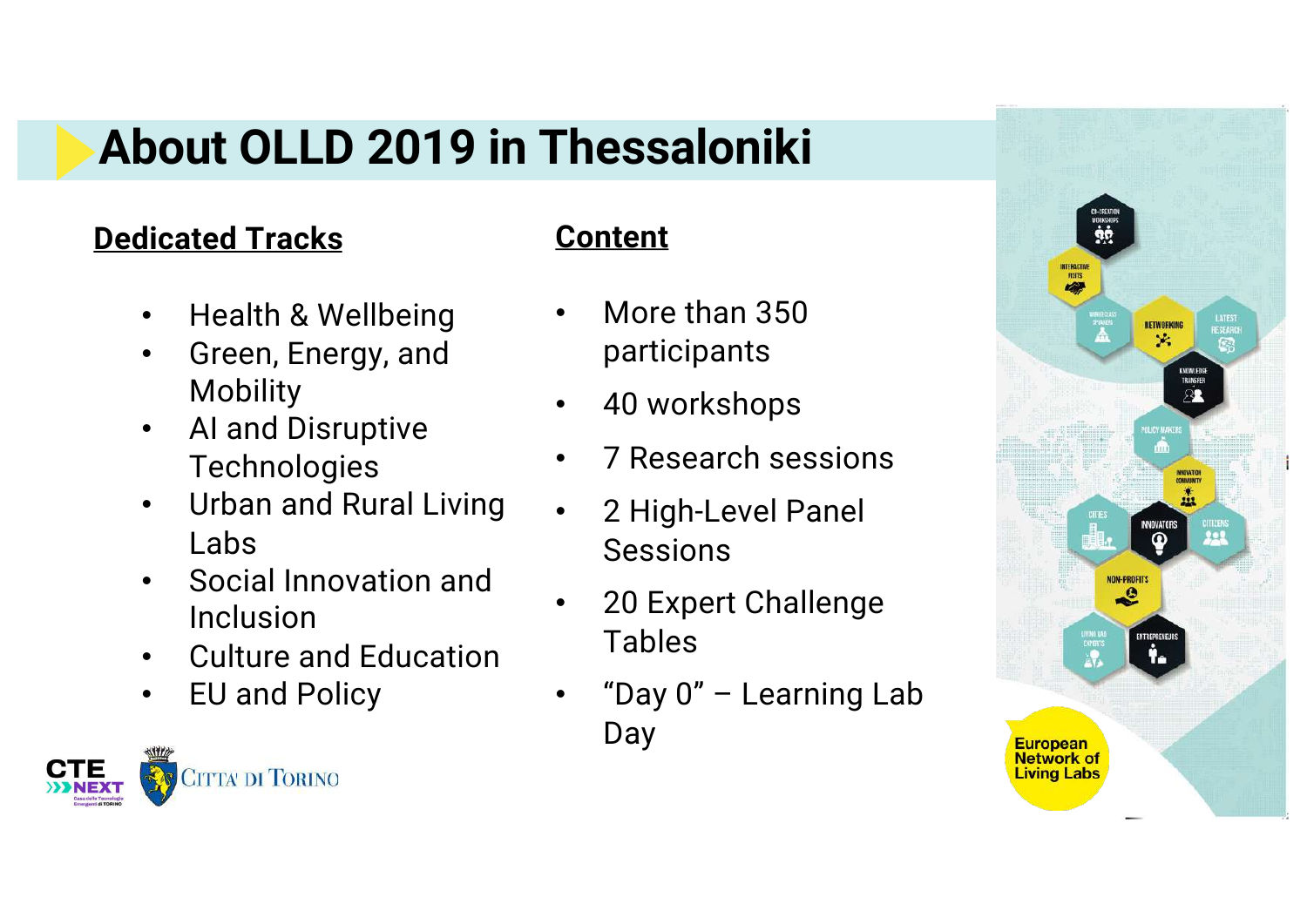### **After 2 digital editions, back live in Turin!**

| <b>Days</b>                | The Open Living Lab days will be held from September 20 to 23 in<br><b>Turin!</b> 3 days of conferences, workshops, panel and study visits                   |  |
|----------------------------|--------------------------------------------------------------------------------------------------------------------------------------------------------------|--|
| <b>Main topic</b>          | The city as a Lab, but now for real: Re-working open innovation<br>environments for inclusive, green and digital transition<br>through emerging technologies |  |
| <b>Main</b><br>Language    | All sessions of the event will be in English. Possible side events in<br>other locations/timeline.                                                           |  |
| People<br><i>attendees</i> | 400 innovators from all over the Europe                                                                                                                      |  |
| 5 Tracks                   | There are 5 tracks of the event and of the related calls: <b>Society,</b><br>Governance, Green & Sustainable, Transformation & Beyond the city               |  |
|                            | <b>ITTA' DI TORINO</b>                                                                                                                                       |  |

European<br>Network of<br>Living Labs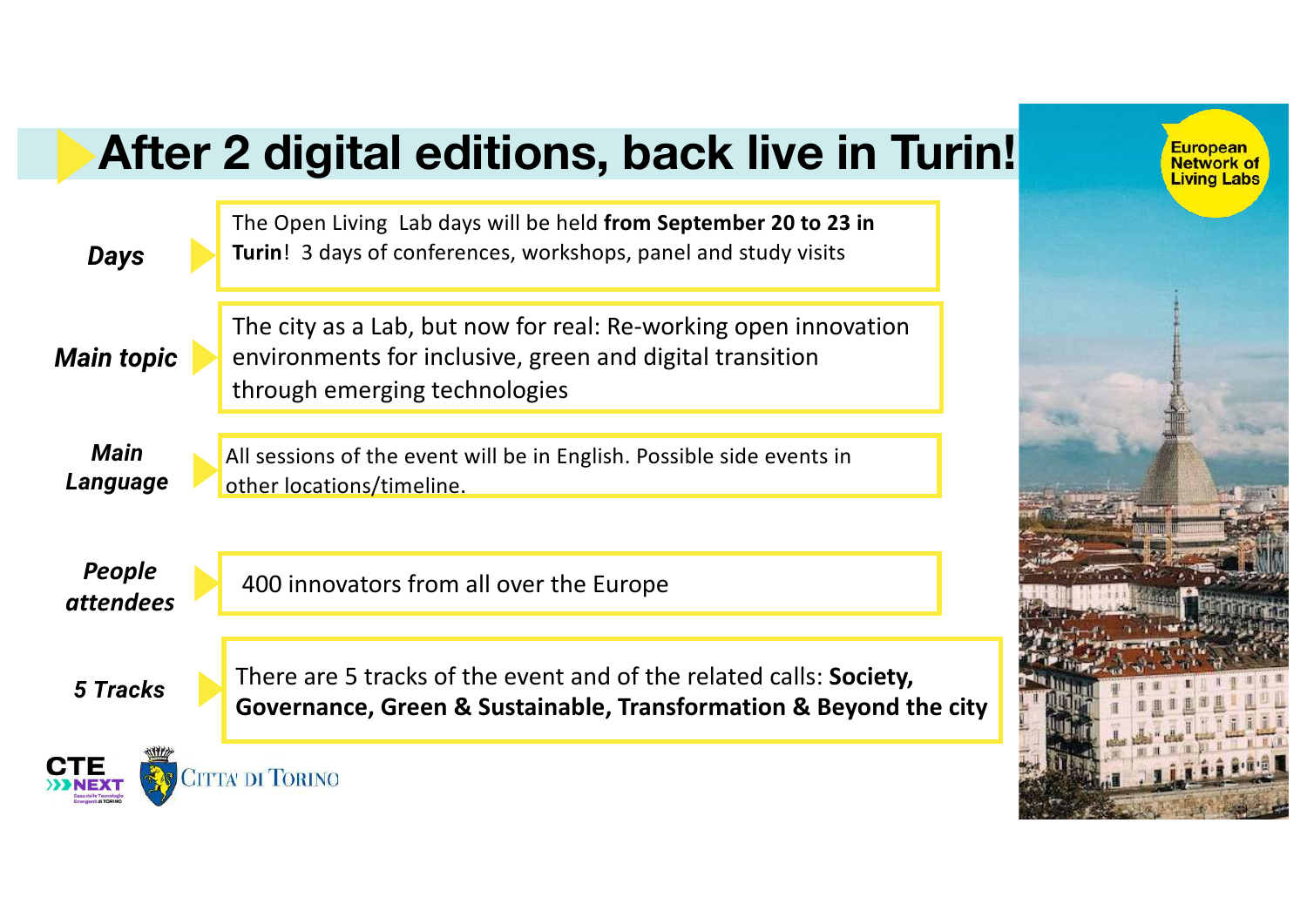### **Organiser**



- OLLD Turin 2022 is a 3 day event co-organised by the **European Network of Living Lab** (ENoLL) and the City of Turin with **CTE NEXT,** The House of Emerging Technologies and **Torino City Lab**, the city's innovation lab, member of ENoLL since 2018, with the support of the **Ministry of Economic Development.**
- As co-organizers, we will conduct **two sessions** with related workshops during the event and we can decide to build participations in more thematic workshops.

#### **SESSION 1 SESSION 2**

A plenary dedicated to the **House of Emerging Technologies**, in order to promote the comparison and synergy between the 6 Italian realities with a connected series of specific workshops dedicated to emerging technologies and the role of territorial ecosystems.

A plenary dedicated to the **Social Innovation projects** of the City of Turin with a related workshop on the development of the social innovation policy and ecosystem in Turin.

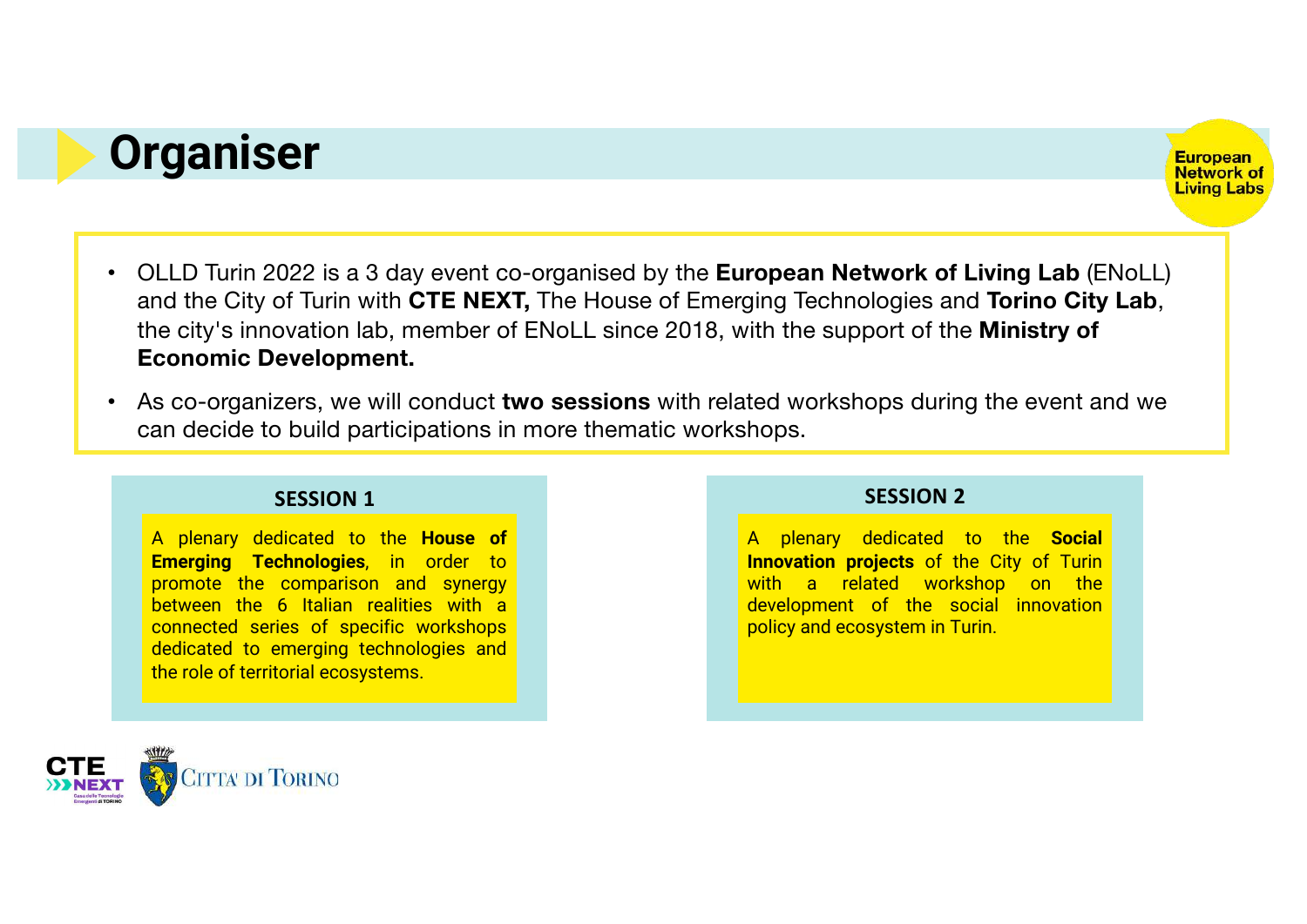## **How can you participate to OLLD Turin 2022?**



**You can propose a speaker** and if you send **to the City of Torino** your **expression of interest** we will try to include you in our two panels or other sessions with related workshops. **Closing Date: April 20**

**If you are a researcher, a practitioner or a member of a public authority you can respond to the two open calls, the CALL4PAPERS** and the **CALL4WORKSHOPS** (see next slide), bringing your study, your research or your proposal for an **interactive workshop.**

If you are willing to exploit this initiative to **showcase your project/solution/idea connected to urban innovation** and linked to one or more Enoll Days Track, you can ask for **a booth of 9 sqm and be part of the «Networking&Expo» part of the event. More info on selection, organization and cost will be available soon. If you want, you can send your preliminary expression of interest to the City of Torino.** 

**If you are a private company**, you share the vision of 2022 Enoll Days and you want to participate to the event somehow (as a Speaker, as a workshop proposer or within the «Networking&Expo») **please again send your expression of interest to the City of Torino**. **Modalities to join as «sponsors» will be communicated soon!**

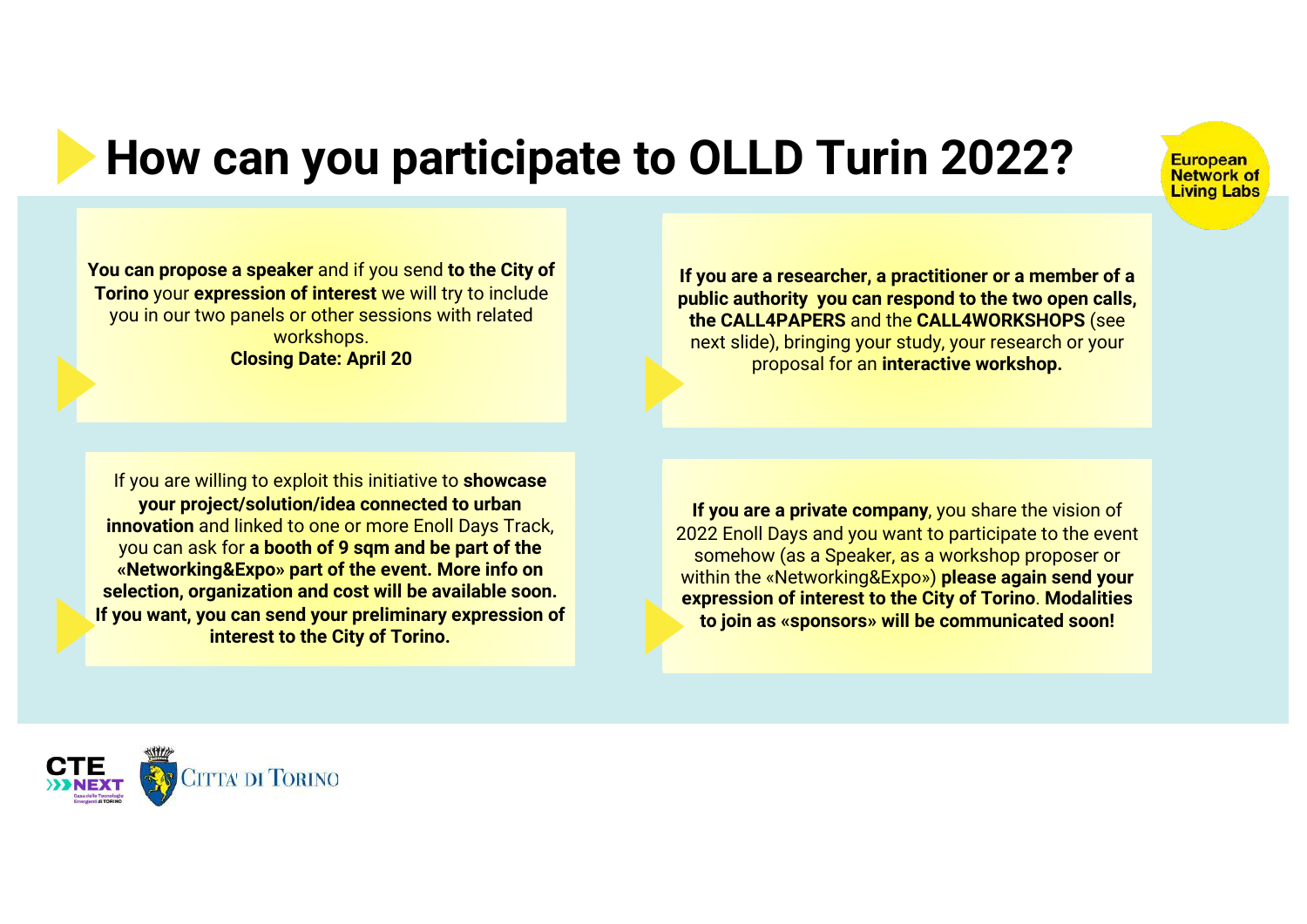### **The calls of OLLD Turin 2022**

European<br>Network of<br>Living Labs

|                        | <b>TARGET</b>                                                                                                    | <b>STATUS</b> | <b>CLOSING DATE</b> | <b>MORE INFO</b>                                                    |
|------------------------|------------------------------------------------------------------------------------------------------------------|---------------|---------------------|---------------------------------------------------------------------|
| <b>CALL 4 PAPERS</b>   | PRACTINIONER,<br><b>RESEARCHER,</b><br>STUDENT, MEMBER OF<br>A PUBLIC AUTHORITY<br>of any organization in Europe | <b>OPEN</b>   | <b>MAY 15</b>       | https://openlivinglab<br>days.com/call-for-<br>papers-2022/         |
| <b>CALL 4 WORKSHOP</b> | <b>PRACTICTIONER</b><br>of any organization in Europe                                                            | <b>OPEN</b>   | <b>MAY 15</b>       | https://openlivinglab<br>days.com/dlld-call-<br>for-workshops-2022/ |